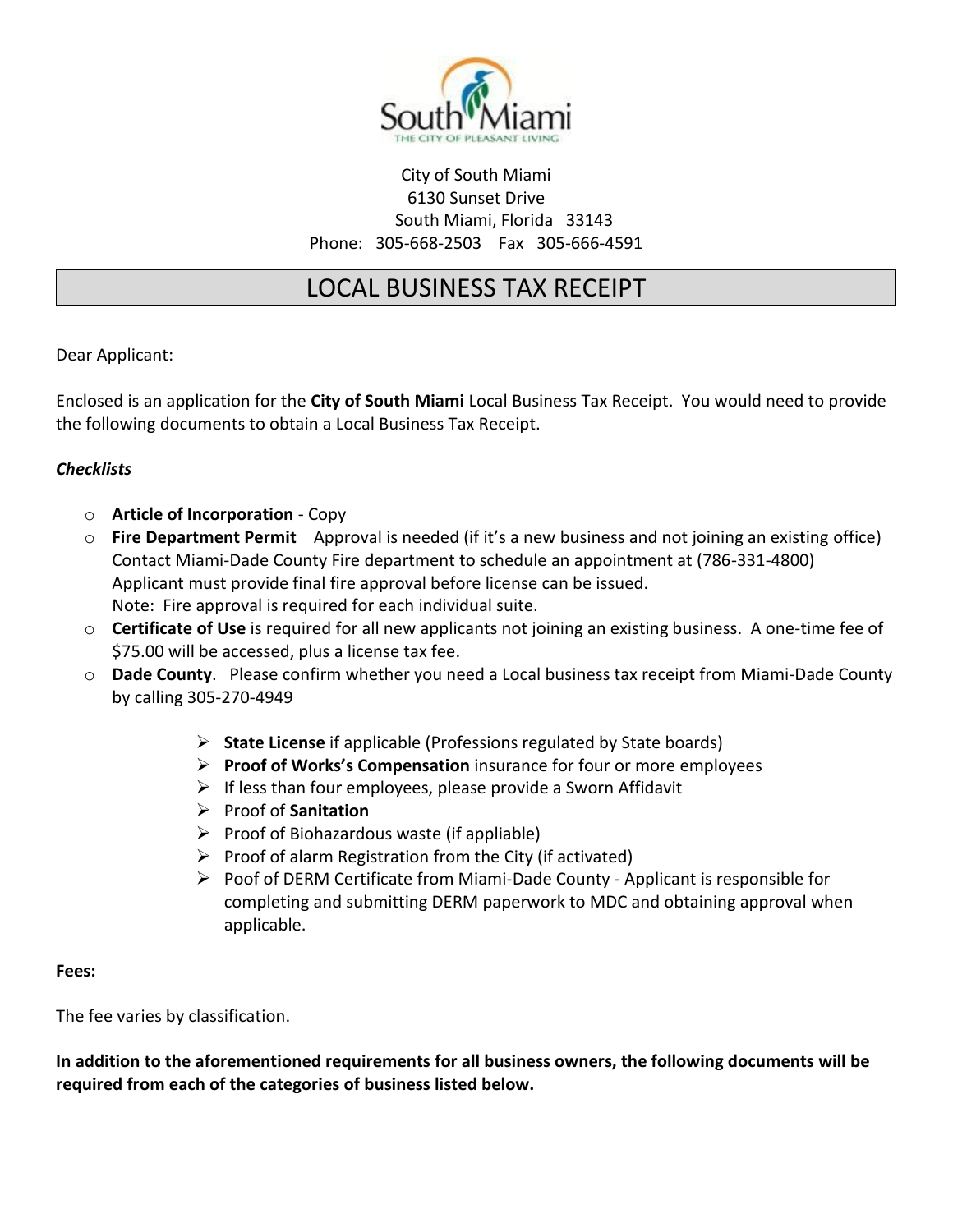# **Category A**

**Apartments, Hotels, Motels, Restaurants, Cafeterias, Retail Grocery Stores, Food Stores, Drug Stores, Bakeries, Bars, Food and Meat Processing Plants, and all establishments that sell prepared foods:** 

- o Hotel and Restaurant License.
- o Alcoholic and Beverage license, if applicable.
- o Outdoor Seating & Liability Insurance.
- $\circ$  Inspection Certificate from the Department of Business professional Regulation (DBPR)
- o Public Swimming Pool Annual Operating Permit from H.R.S.
- o Drug and/or Food Permits from the State, if applicable.

# **Category B**

According to Chapter 10D-6, Florida Administrative Code, businesses operating in an industrial-manufacturing zone served by one-site sewage disposal system (septic Tank), must furnish the City proof of yearly operating form H.R.S.

# **Category C**

Day Care Center, Nurseries, etc.:

 $\circ$  Inspection Certificate from Department of Health and Rehabilitative Services

### **Category D**

Contractor, Ballroom Dance Studios, Health Studios, Sellers of Travel, Motor Vehicle Repair Shops, Telemarketing businesses:

> $\circ$  Proof of current state registration or exemption from the Department of Agriculture and Consumer Services, per Florida Statues.

# **Category E**

Exempt persons 65 years of age or older:

- $\circ$  Copy of a picture I.D. stating date of birth.
- $\circ$  Sworn affidavit indicating not more than one employee or helper, and use their own capital only in excess of \$1,000.00

#### **Category F**

Non-Profit Organizations:

o Notarized copy of State of Florida Non-Profit Organization Certificate.

# **Payment s will not be accepted, and licenses cannot be renewed if:**

1. Any outstanding funds are due to the City, such as false alarms, lien on property, inspection fines, sanitation or extra trash pick-up that have not been paid in full.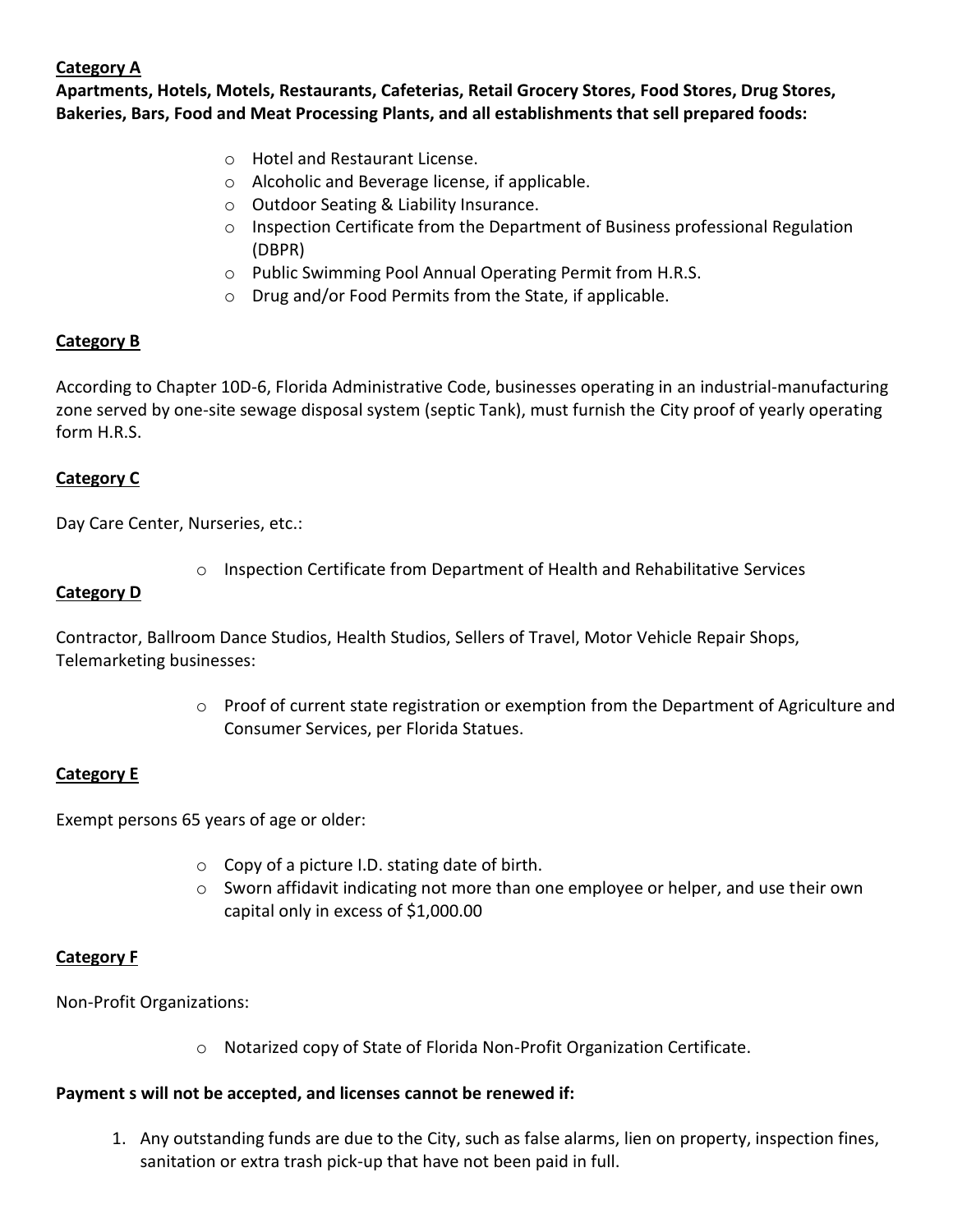- 2. Any of the documents required from the categories of business listed above is not received.
- 3. Full payment of license fee is not received.

If we must return your application for any reason, remember that penalties begin for any license not reviewed by October 1st of each year.

#### **For More information:**

Once you have applied for a Local Business Tax Receipt, the Building and Zoning and the Fire Department will conduct fire, building and electrical inspection to check for compliance with Soth Florida Building Code. The application needs to pass all final inspections and requires final approval by the Local Business Tax Compliance Officer. The process takes an average of two to three weeks. Applications for the City of South Miami Local Business Tax Receipt are made via the Code Enforcement Department, 6130 Sunset Drive. For additional information, call 305-668-2503 between 8:00 am and 4:00 p.m. Monday - Friday, excluding holidays.

Please contact Hector Rabi at 305-668-2503 Loal Business Tax Compliance Officer [HRabi@southmiamifl.gov](mailto:HRabi@southmiamifl.gov)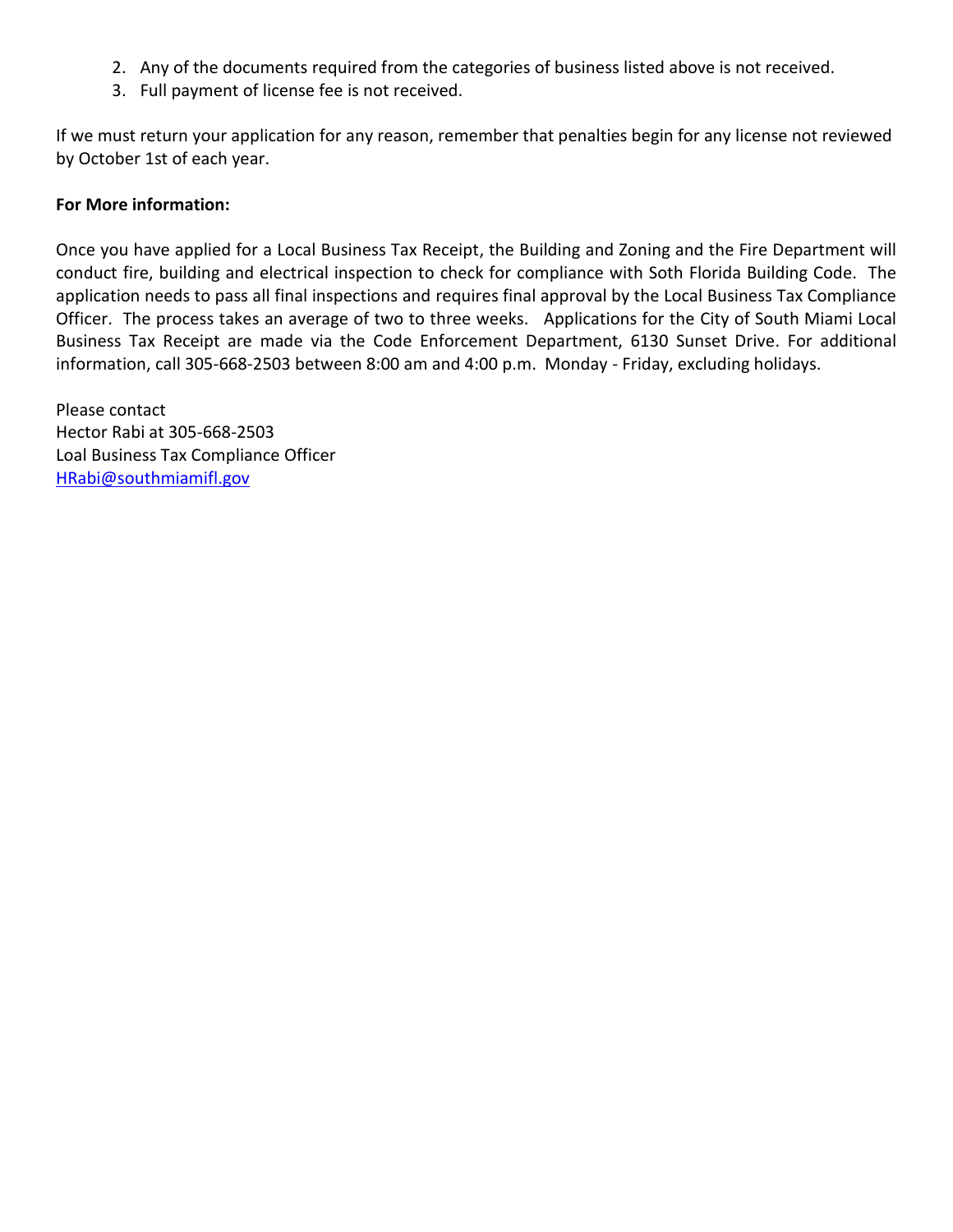

#### **CITY OF SOUTH MIAMI OCCUPATIONAL LICENSE APPLICATION**  6130 Sunset Drive, South Miami, FL 33143

Phone: (305) 668-2503 Fax: (305) 666-4591

# **Code Enforcement Department**

| CHECK ONE: NEW BUSINESS <b>THE AUSTRALIAN EXISTING BUSINESS IN A CHANGE OF ADDRESS IN CHANGE OF NAME</b>                                                                                                                                         |                                                                                                |             |
|--------------------------------------------------------------------------------------------------------------------------------------------------------------------------------------------------------------------------------------------------|------------------------------------------------------------------------------------------------|-------------|
| <b>Please Print:</b><br><b>NAME OF BUSINESS</b>                                                                                                                                                                                                  |                                                                                                |             |
|                                                                                                                                                                                                                                                  |                                                                                                |             |
| <b>MAILING</b><br>ADDRESS: And the contract of the contract of the contract of the contract of the contract of the contract of the contract of the contract of the contract of the contract of the contract of the contract of the contract of t |                                                                                                |             |
| NAME OF OWNERS (PROPRIETOR, PARTNERS, OR CORPORATE OFFICERS)                                                                                                                                                                                     |                                                                                                |             |
|                                                                                                                                                                                                                                                  |                                                                                                |             |
|                                                                                                                                                                                                                                                  |                                                                                                |             |
|                                                                                                                                                                                                                                                  |                                                                                                |             |
|                                                                                                                                                                                                                                                  |                                                                                                |             |
|                                                                                                                                                                                                                                                  |                                                                                                |             |
| FOR TRANSFER LIST PREVIOUS VALID LICENSE NO.: The contract of the contract of the contract of the contract of the contract of the contract of the contract of the contract of the contract of the contract of the contract of                    |                                                                                                |             |
|                                                                                                                                                                                                                                                  |                                                                                                |             |
| MAXIMUM NO. OF EMPLOYEES INCLUDING OWNERS AND MANAGERS:                                                                                                                                                                                          |                                                                                                |             |
|                                                                                                                                                                                                                                                  |                                                                                                |             |
|                                                                                                                                                                                                                                                  |                                                                                                |             |
| DO YOU CURRENTLY HAVE A COVENANT, EASEMENT, OR LONG TERM LEASE (CONTRACT) FOR OFF-SITE REQUIRED PARKING FOR<br>THIS USE: $\Box$ YES $\Box$ NO (IF YES, SUBMIT COPY OF CONTRACT.)                                                                 |                                                                                                |             |
| <b>WILL THIS BUSINESS:</b>                                                                                                                                                                                                                       |                                                                                                |             |
| $\triangleright$ JOIN AN EXISTING OFFICE: Name of Office:<br>> BE A PROFESSIONAL ASSOCIATION:<br>REQUIRE A STATE LICENSE: (IF YES, PROVIDE PROOF)<br>BE LICENSING FEE EXEMPT: (IF YES, PROVIDE PROOF)<br>➤                                       | <b>YES</b><br>⊿ NO<br><b>YES</b><br>$\blacksquare$ YES<br>$\Box$ NO<br>$\Box$ NO<br><b>YES</b> |             |
| Note: Restaurants, bars, or night clubs attach health certificate and liquor license. All applicants must provide proof of sanitation service.                                                                                                   |                                                                                                |             |
| All Occupational Licenses expire on September 30 <sup>th</sup> of each year and all merchants are responsible for renewing there license(s) each<br>year. I swear that all the above information is correct.                                     |                                                                                                |             |
|                                                                                                                                                                                                                                                  |                                                                                                |             |
| <b>OFFICIAL USE ONLY</b>                                                                                                                                                                                                                         | <b>ITEMS</b>                                                                                   | <b>FEES</b> |
| USE:                                                                                                                                                                                                                                             | <b>LICENSE</b>                                                                                 |             |
| CLASSIFICATION:                                                                                                                                                                                                                                  | C.U.                                                                                           |             |

USE APPROVED BY: DATE: DATE: DATE: TRANSFER LICENSE NO.: YEAR: PENALTY ISSUE DATE: BY: TOTAL